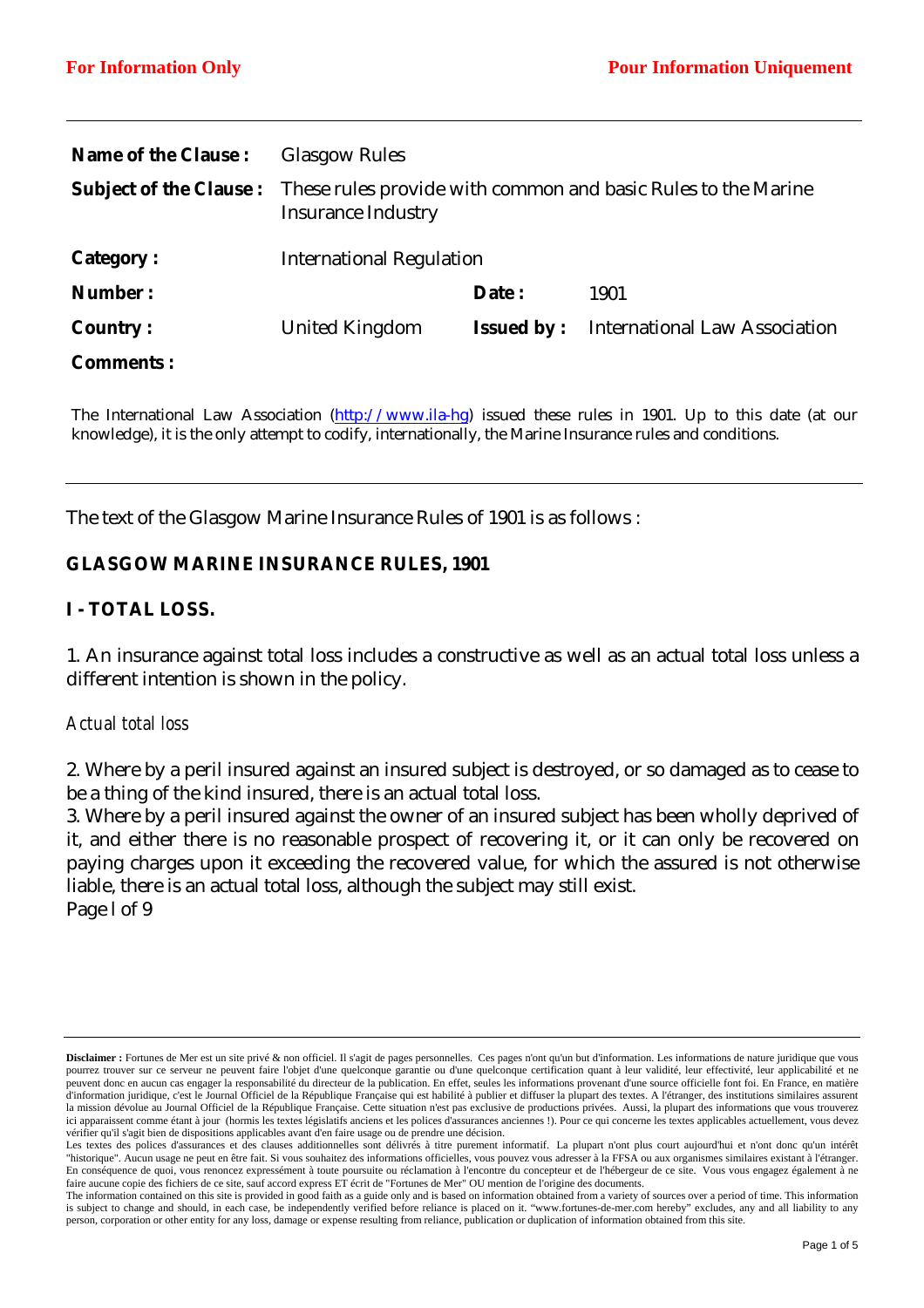### *Constructive total loss*

4. Where by a peril insured against the owner of an insured subject is deprived of the possession or of the control and use of it indefinitely, there is a constructive total loss of the subject.

5. Where by a peril insured against a ship is so damaged or so placed that the cost of recovering and repairing her would exceed there-fourths of her sound value before the disaster, there is a constructive total loss of the ship.

(a) The cost of recovery and repair is to be estimated with reference to the circumstances at the time to which the estimate relates inducing the cost of prudent temporary repairs and removal to a port of repair, and also any necessary expenses of obtaining money, but not including wages or provisions for the ships' crew at the port of repair.

(b) In making the comparison no deduction is to be made from the cost of repairs in respect of new for old, or in respect of general average contributions which have become payable by other interests towards the cost of repairs; but deduction is to be made of contributions which would be payable by other interests to expenses or sacrifices to be incurred or made after the time to which the estimate relates.

(c) Where the ship has been valued in the policy that value shall be deemed to be her sound value unless otherwise expressly agreed in the policy.

#### *Cargo*

6. In the following cases there is a constructive total loss of cargo:

(I) Where owing to perils insured against goods are left at a port short of their destination because they cannot be carried forward; or because if carried forward they would not arrive at the destination merchantable as things of the kind insured.

(2) Where by perils insured against the goods are lost or damaged to the extent of there-fourths of their insurable value.

(3) Where by perils insured against the carrying ship is an actual or constructive total loss, and the goods are not forwarded under the original contract of carriage, and they can only be brought to their destination by incurring expenses which would exceed there-fourths of their gross value on arrival less the expenses of selling.

The estimate of expenses is to include all expenses of recovering and preserving the goods and all forwarding freight which would be incurred after the time to which the estimate relate, but not any salvage or other expenses, or general average contributions, incurred in respect of the goods before that time.

#### *Time for estimating constructive total loss*

7. Where notice of abandonment has been given to the insurer, as hereinafter required, the estimate of whether the insured subject was a constructive total loss is to be made as at the date of giving that notice. Where notice of abandonment has become unnecessary the estimate is to be made as at the date of the sale or other event which made it unnecessary.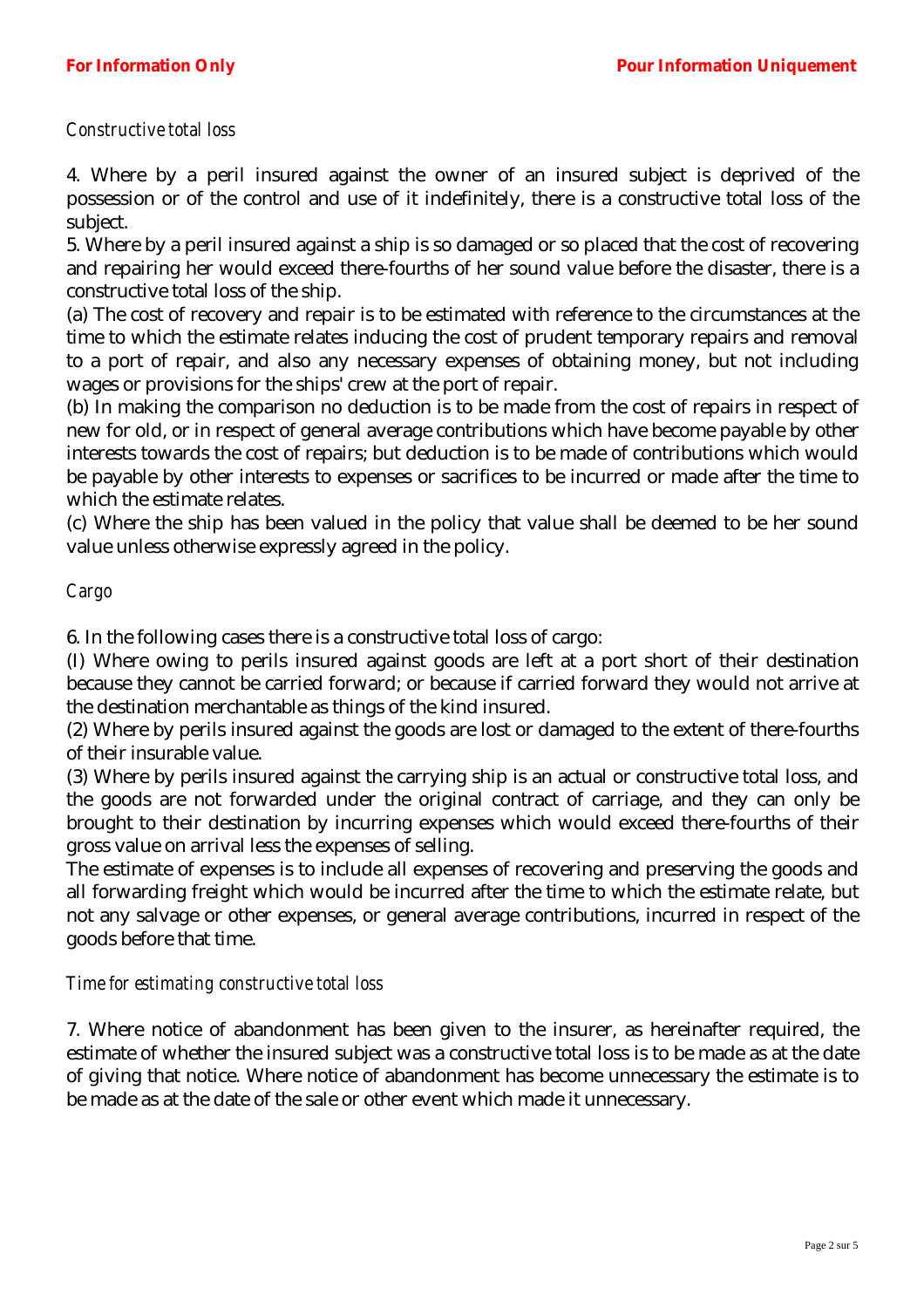# **NOTICE OF ABÀNDONMENT.**

8. The assured cannot abandon and claim as for a total loss, unless the insured subject has become an actual or constructive total loss.

9. Where there is a constructive total loss of an insured subject, the assured is entitled to claim payment of the full amount insured if he has, duly given notice that he abandons to the insurer the interest in the subject insured by him. Failing such notice, the assured can only claim as for a partial loss, except in the cases mentioned in Rule 10.

(a) The notice must be given to the insurer with reasonable diligence after receipt by the assured of information of the loss; allowing time for inquiry where the information is doubtful.

(b) The notice may be given in any manner, but must indicate the intention of the assured to abandon the insured interest in the subject insured unconditionally.

*Where notice not necessary* 

10. Where the interest of the assured in the insured subject has been justifiably sold before he has had full opportunity of abandoning it to the insurer, and generally where no benefit could arise to the insurer if notice of abandonment were given to him, such notice is not necessary, and the assured may claim payment in full without it.

Also notice of abandonment is not necessary from an insurer to a re-insurer.

11. Neither the right to abandon and claim payment in full nor the right to refuse to accept abandonment is prejudiced by efforts made by the assured or insurer to save or diminish the loss of the thing insured.

## **EFFECT OF ABANDONMENT**

12. Where abandonment of the subject insured has been accepted, or where there is an actual or constructive total loss, the insurer becomes entitled on payment of the full amount insured to his rateable proportion of all that remains of the assured's interest is the subject insured, as from the time of the casualty which caused the loss; and also to be subrogated in like proportion to all the rights and remedies of the assured in respect of that interest or the doss thereof.

#### *Freight earned after Abandonment*

13. Where freight is earned by the ship by continuing a voyage after becoming transferred to the insurer of ship as aforesaid, the freight so earned is to be apportioned between the assured and the insurer of ship, in proportion to the distances run by the ship in earning that freight before and after the casualty. If part of the freight for the voyage has been received in advance, only so much of the freight earned by continuing the voyage will belong to the assured as, having regard to the freight received in advance, will give him his pro rata share of the whole.

#### **EFFECT UPON FREIGHT INSURANCES.**

14 For the purposes of an insurance of freight, any freight apportioned to an insurer of ship under the circumstances stated in Rule 13 is to be deemed to be lost.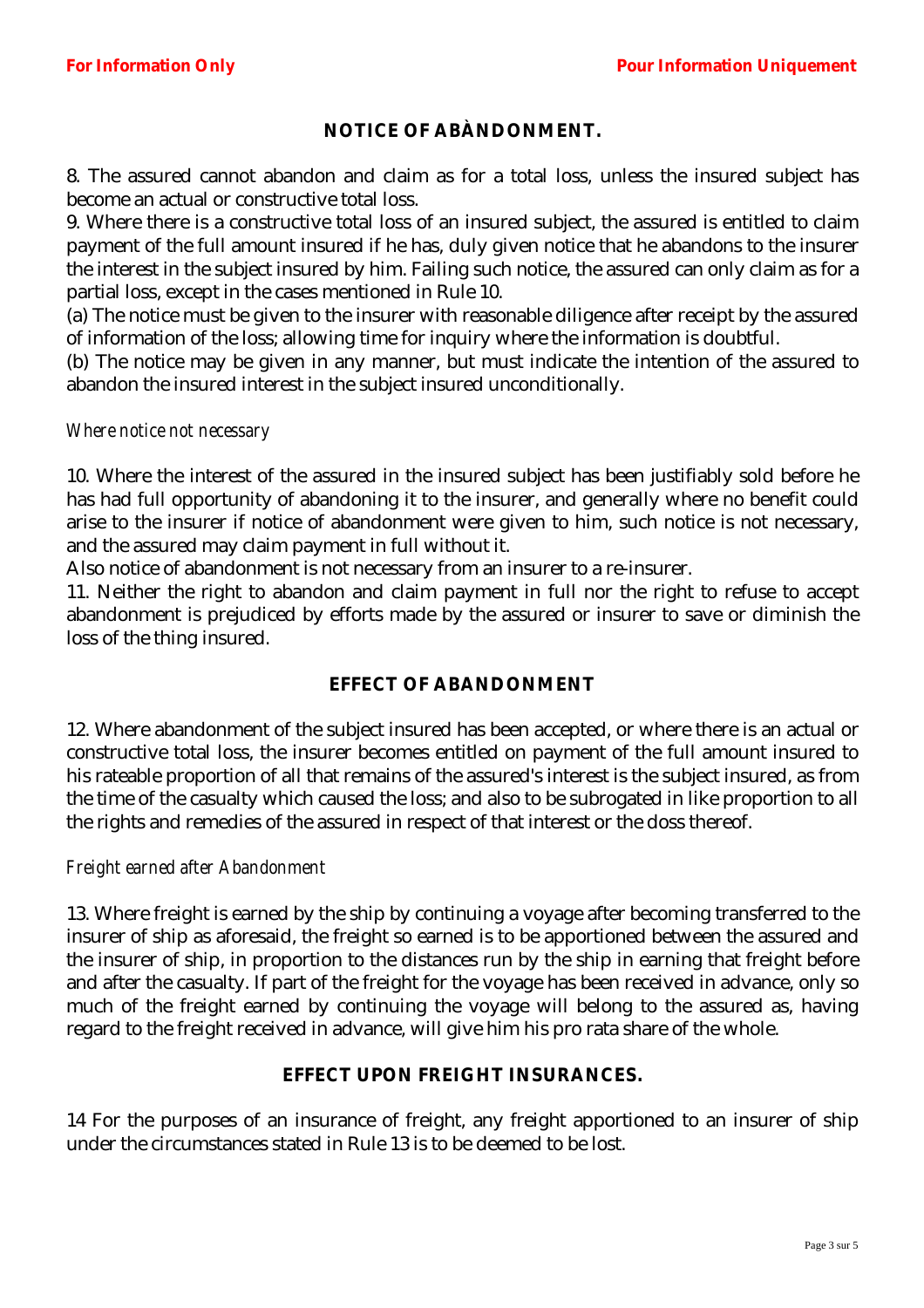15. Where freight for a voyage is insured generally, there is a total loss of freight if by perils insured against the cargo has become an actual or constructive total loss, and no goods bearing freight can be profitably substituted and carried to the destination. Where specific or chartered freight is insured, there is a total loss if, having regard to the freight contract, no part of that freight can be earned.

In either case, there is a total loss of the freight if the ship has by perils insured against become an actual or constructive total loss, and no part of the cargo can be forwarded to the destination except at an expense to the shipowner which would exceed the freight there payable. The expense to be estimated for this purpose shall include all expenses of forwarding the goods which would have to be incurred by the shipowner as from the time when the voyage of his ship was given up.

But if in any case pro rata freight has become payable the loss of freight is not total.

## **II-PARTIAL LOSS OF SHIPS: DEDUCTIONS**

16. The deductions from the cost of repairs in respect of new for old, for ascertaining the amount of a partial loss of ship, shall be those allowed by Rule XIII of the York-Antwerp Rules of General Average.

### **III-EFFECT OF UNSEAWORTHINESS, &c**

#### *Wilful acts*

17. An insurer is not liable for loss or damage brought about by the wilful act of the assured himself, even although the proximate cause may have been a peril insured against.

#### *Inherent vice*

18. An insurer is not liable for loss or damage caused proximately by any inherent vice, weakness or nature, or unsoundness in condition of the subject insured, or of the thing on which the safety of the subject insured depends.

#### *Warranty of seaworthiness*

19. Upon any insurance for a voyage of a ship or of any interest dependent upon ship, the assured warrants as follows:

(a) That where the insurance first attaches in port all reasonable care has been taken to make the ship then in a fit condition to lie there,

(b) That all reasonable care will be taken to make the ship fit and properly manned, equipped, and documented for her voyage. Provided that where the voyage includes more than one stage, it will suffice that reasonable care be taken to make the ship fit and properly manned, equipped, and documented at the beginning of each stage for that stage.

In case of any breach of this warranty the insurer is not liable for any loss or damage consequent thereon, although proximately caused by a peril insured against. But the insurance is not conditional on performance of the warranty, and is not affected by a breach thereof, except as above stated; and except as above provided, there is not any warranty of the fitness of the ship by the assured.